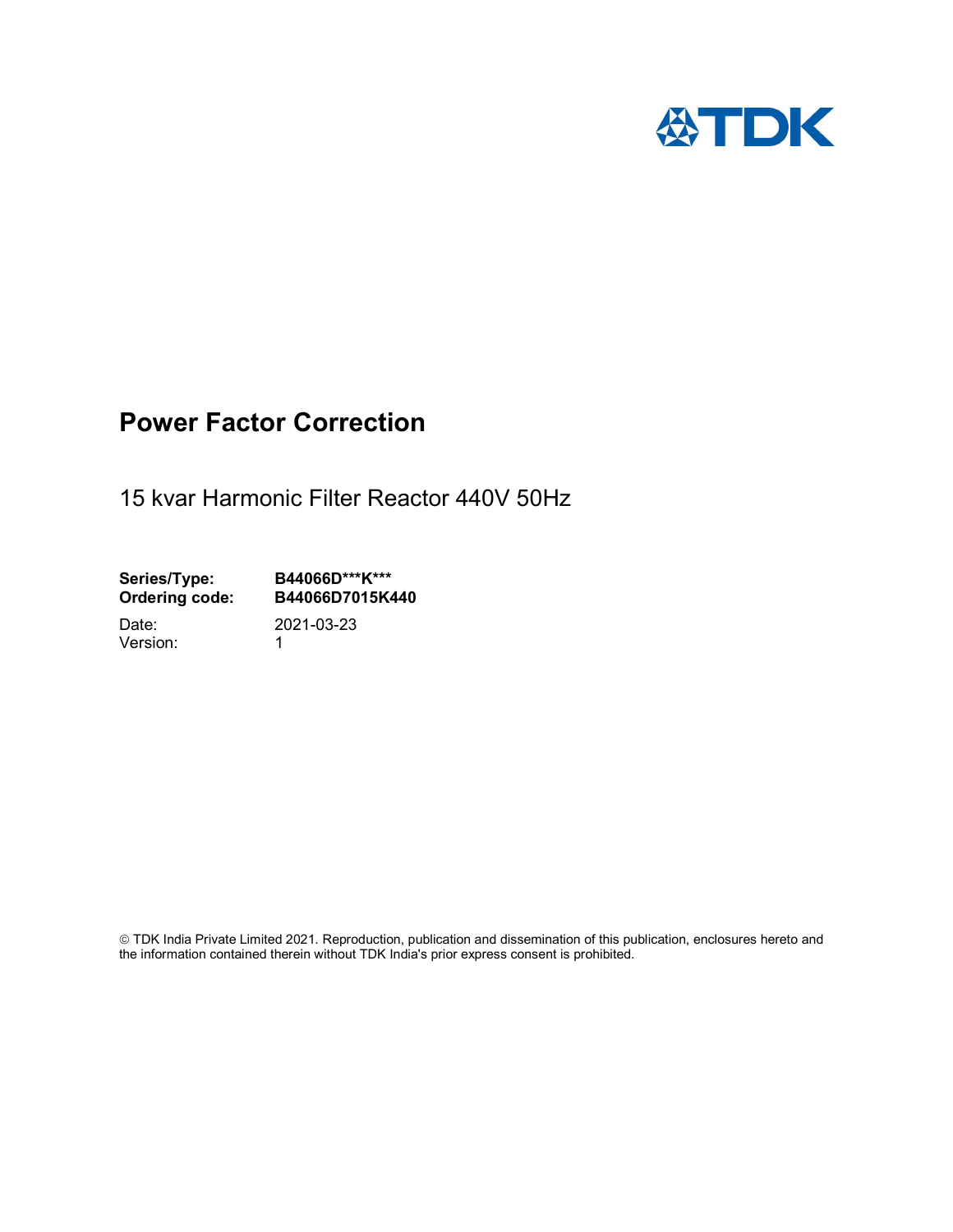# TDK

### Power Factor Correction and Content of Content of Content of Content of Content of Content of Content of Content of Content of Content of Content of Content of Content of Content of Content of Content of Content of Content

### 15 kvar Harmonic Filter Reactor 440V 50Hz BA4066D\*\*\*K\*\*\*

### **Characteristics**

- $\blacksquare$  Highest linearity
- Temperature control via micro switch in inner coil
- $\blacksquare$  Highest life time by high quality materials
- **Low losses**
- $\blacksquare$  High overloading capability
- Safety device, temperature micro switch
- **Aluminium winding**
- **Low noise**



| Technical data                                  |                |             |  |
|-------------------------------------------------|----------------|-------------|--|
| De-tuning factor p                              | $\overline{7}$ | %           |  |
| Effective filter output $Q_C$                   | 15             | kvar        |  |
| Rated voltage $V_R$ <sup>1)</sup>               | 440            | V           |  |
| Rated frequency f                               | 50             | Hz          |  |
| Ambient temperature / Insulation class          | 40/H           | $^{\circ}C$ |  |
| Capacitance C delta (tot.)                      | 229.36         | μF          |  |
| Inductivity L                                   | $3 \cdot 3.10$ | mH          |  |
| Fundamental current 11 <sup>3)</sup>            | 20.86          | A           |  |
| Linear up to $4$ )                              | 34.05          | A           |  |
| Effective current $IRMS$ <sup>2)</sup>          | 22.34          | A           |  |
| Rated harmonic voltages (3rd/5th/7th/11th/13th) | 0.5/6/5/3.5/3  | $\%$        |  |
| Temperature protection (NC)                     | yes            |             |  |
| Total losses $P_D$                              | 100            | W           |  |
| Total weight                                    | 13             | kg          |  |

<sup>1)</sup> Voltage rise up to 106% of rated voltage is considered in current  $I_{\text{eff}}$ .

<sup>2)</sup>  $I_{eff} = \sqrt{(I_1^2 + I_3^2 + ... I_x^2)}$ 

<sup>3)</sup>  $11 = 1.06$   $\cdot$   $I_R$  ( $I_R$  = Capacitor current 50Hz)

<sup>4)</sup> Linear current =  $1.73$   $\cdot$  I<sub>R</sub> (I<sub>R</sub> = Capacitor current 50Hz)

### **Connection**

| Line                | l 1U1-1V1-1W1       |
|---------------------|---------------------|
| Capacitors          | l 1U2-1V2-1W2       |
| Temperature control | <u> 4 ຕ</u><br>ے- ا |

### Reference standard IEC60076-6

CAP FILM ES PFC PM 2021-03-23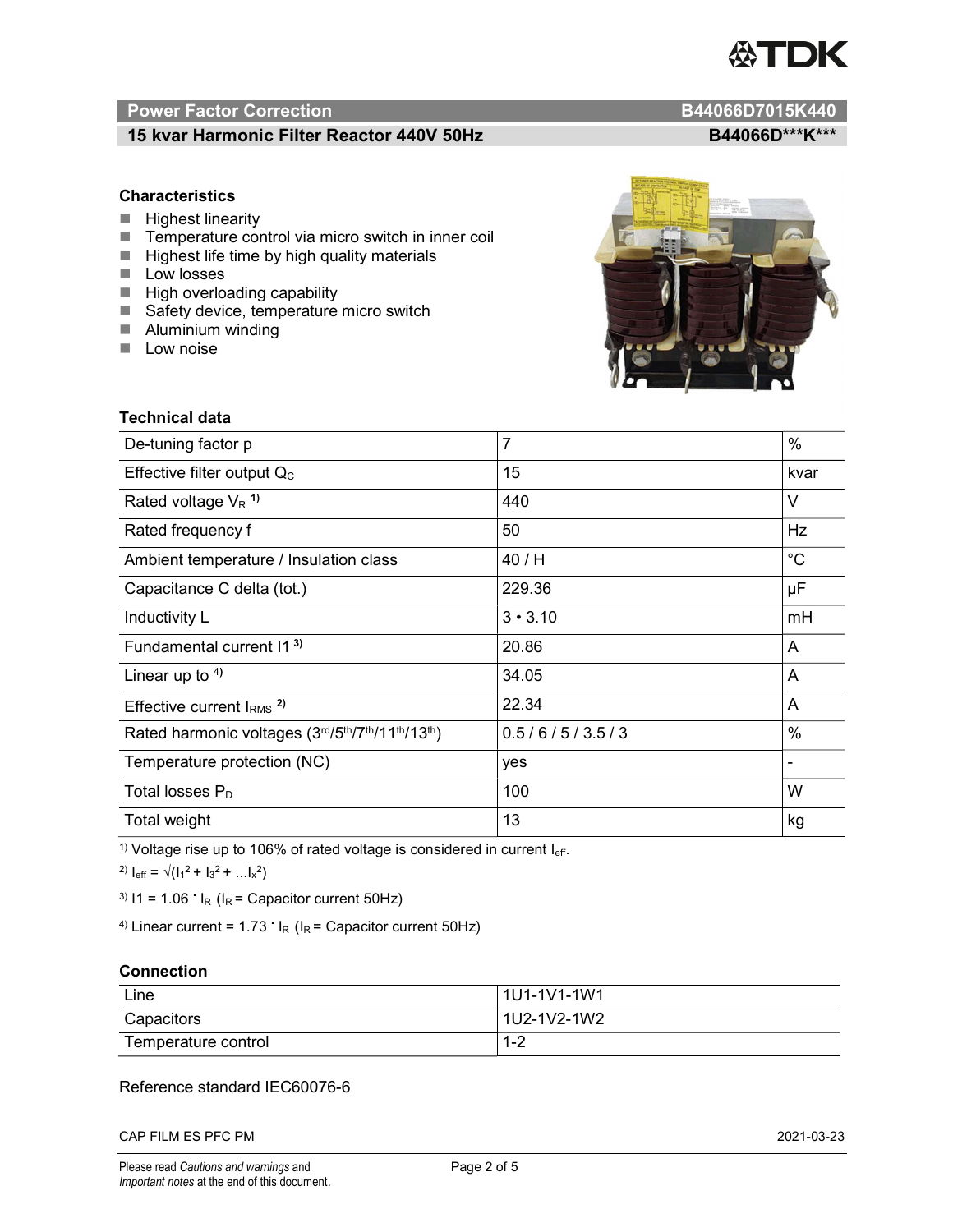

### Power Factor Correction and B44066D7015K440

### 15 kvar Harmonic Filter Reactor 440V 50Hz BA4066D\*\*\*K\*\*\*

### Dimensional drawings



### **Dimensions**

| L/mm  | 225       | b/mm  | 90    |
|-------|-----------|-------|-------|
| H/mm  | 230       | e/mm  | 105±5 |
| W/mm  | $125 + 5$ | d1/mm | 10.8  |
| 11/mm | 190       | d2/mm | 15.5  |
| 12/mm | 190       | A     | 175   |
| n1/mm | 150       | B     | 71.5  |
| n2/mm | 73±3      | Ø     | 8.5   |

### Cautions and warnings

- Do not install the reactor in case of any visible damages.
- $\blacksquare$  Installation must be done by skilled personnel only.
- Do not use or store harmonic filter reactors in corrosive atmosphere, especially where chloride gas, sulphide gas, acid, alkali, salt or similar substances are present.
- $\Box$  Do not touch the device during operation: all electrically active parts of this equipment such as windings, electronic components, leads, fuses and terminals carry a dangerous voltage which can lead to burns or electric shock.
- Covers which protect these electrically active parts from being touched must not be opened or removed during operation.
- Before any assembly or maintenance work is started, all installations and equipment must be disconnected from the power source.
- Noncompliance with these instructions may lead to death, serious injury or major damage to equipment.

### FAILURE TO FOLLOW CAUTIONS MAY RESULT, WORST CASE, IN PREMATURE FAILURES OR PHYSICAL INJURY.

### CAP FILM ES PFC PM 2021-03-23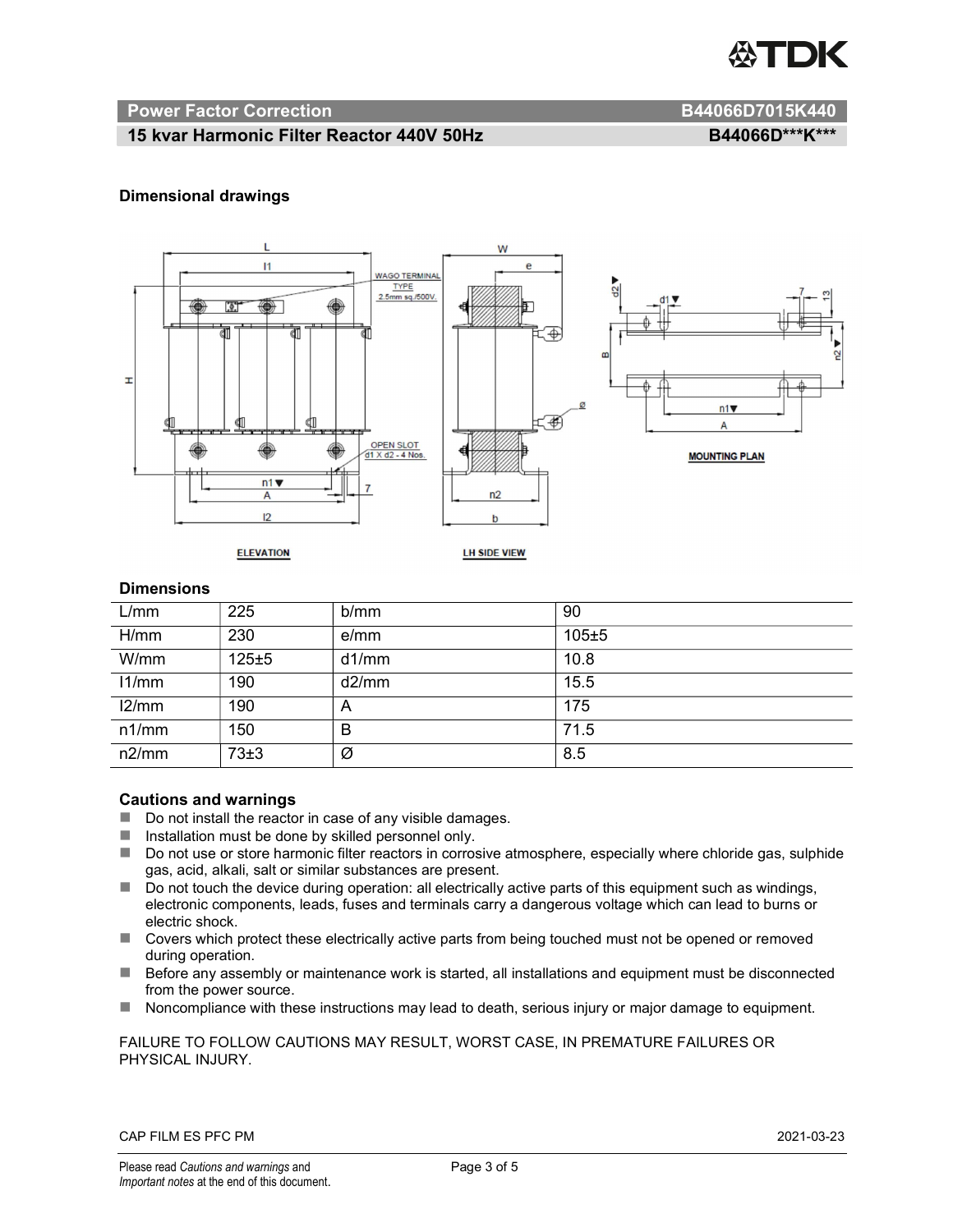

### Power Factor Correction B44066D7015K440

### 15 kvar Harmonic Filter Reactor 440V 50Hz BA4066D\*\*\*K\*\*\*

The following applies to all products named in this publication:

- 1. Some parts of this publication contain statements about the suitability of our products for certain areas of application. These statements are based on our knowledge of typical requirements that are often placed on our products in the areas of application concerned. We nevertheless expressly point out that such statements cannot be regarded as binding statements about the suitability of our products for a particular customer application. As a rule we are either unfamiliar with individual customer applications or less familiar with them than the customers themselves. For these reasons, it is always ultimately incumbent on the customer to check and decide whether a product with the properties described in the product specification is suitable for use in a particular customer application.
- 2. We also point out that in individual cases, a malfunction of electronic components or failure before the end of their usual service life cannot be completely ruled out in the current state of the art, even if they are operated as specified. In customer applications requiring a very high level of operational safety and especially in customer applications in which the malfunction or failure of an electronic component could endanger human life or health (e.g. in accident prevention or life-saving systems), it must therefore be ensured by means of suitable design of the customer application or other action taken by the customer (e.g. installation of protective circuitry or redundancy) that no injury or damage is sustained by third parties in the event of malfunction or failure of an electronic component.
- 3. The warnings, cautions and product-specific notes must be observed.
- 4. In order to satisfy certain technical requirements, some of the products described in this publication may contain substances subject to restrictions in certain jurisdictions (e.g. because they are classed as hazardous). Useful information on this will be found in our Material Data Sheets on the Internet (www.tdk-electronics.tdk.com/material). Should you have any more detailed questions, please contact our sales offices.
- 5. We constantly strive to improve our products. Consequently, the products described in this publication may change from time to time. The same is true of the corresponding product specifications. Please check therefore to what extent product descriptions and specifications contained in this publication are still applicable before or when you place an order.

We also reserve the right to discontinue production and delivery of products. Consequently, we cannot guarantee that all products named in this publication will always be available. The aforementioned does not apply in the case of individual agreements deviating from the foregoing for customer-specific products.

- 6. Unless otherwise agreed in individual contracts, all orders are subject to our General Terms and Conditions of Supply.
- 7. Our manufacturing sites serving the automotive business apply the IATF 16949 standard. The IATF certifications confirm our compliance with requirements regarding the quality management system in the automotive industry. Referring to customer requirements and customer specific requirements ("CSR") TDK always has and will continue to have the policy of respecting individual agreements. Even if IATF 16949 may appear to support the acceptance of unilateral requirements, we hereby like to emphasize that only requirements mutually agreed upon can and will be implemented in our Quality Management System. For clarification purposes we like to point out that obligations from IATF 16949 shall only become legally binding if individually agreed upon.